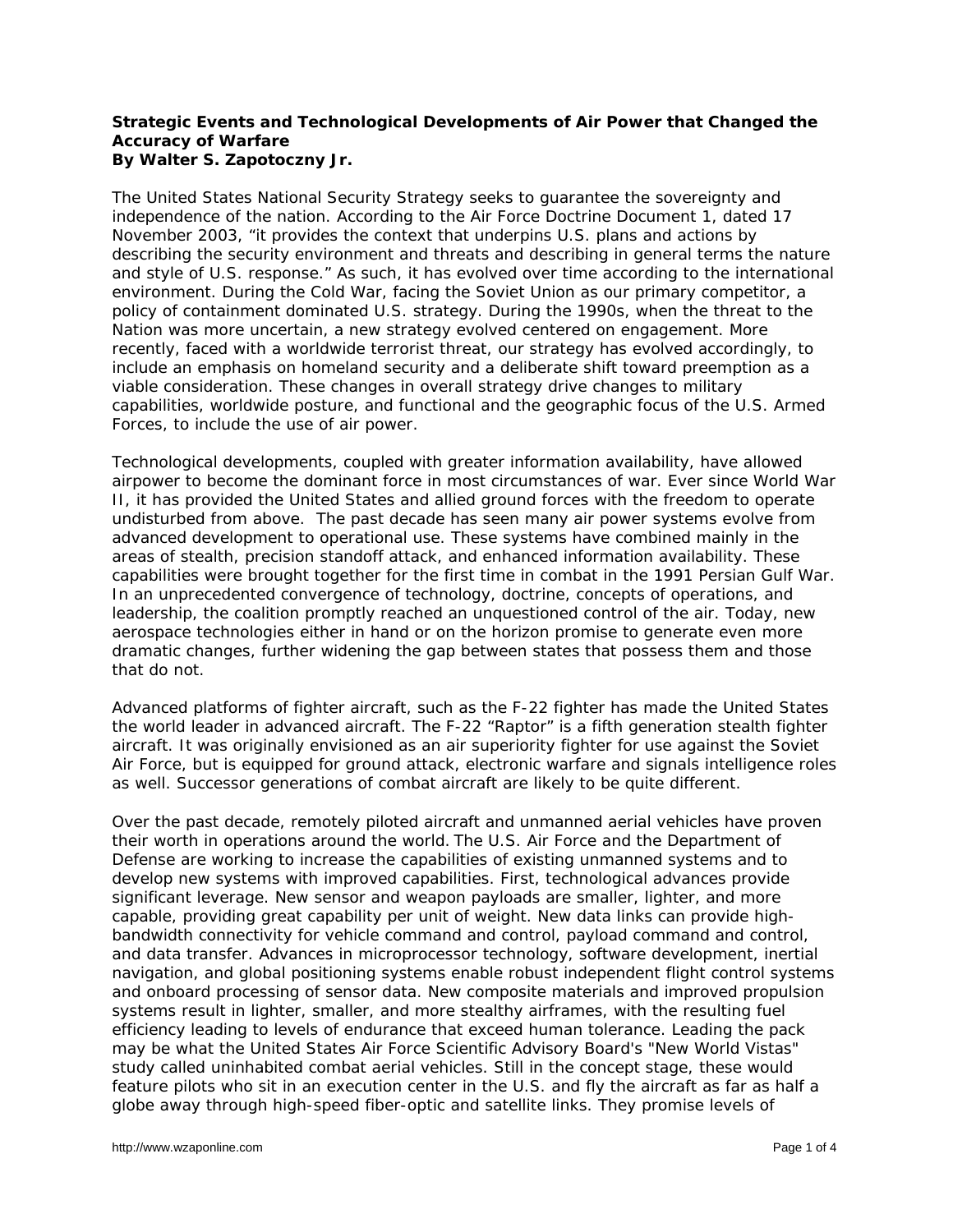performance unattainable from manned aircraft because they won't have to operate within limits of human tolerance. The uninhabited combat aerial vehicles with plus-or-minus twenty-G capability will be able to defeat nearly all opposing antiaircraft missiles. Vehicles can be made smaller by eliminating displays, ejection seats, controls, life-support gear, and other aspects of manned aircraft, increasing stealth. They can extend aerodynamic performance to hypersonic range, permitting a direct attack of high-value targets from U.S. soil anywhere in the world in less than an hour.

An increasingly important aspect of the United States air power is precision guided munitions. They largely influenced the outcome of the Gulf War by quickly shutting down Iraq's air defenses. Such munitions already have provided a thousand fold increase in destructive power, compared to unguided bombs. Near-term systems include precision guided munitions upgrades and the Joint Direct Attack Munitions. The next generation sensor-fuzed smart weapons will be able recognize, identify, and sort targets even as their sensors guide them, achieving accuracies measured in centimeters rather than meters. Advances in technology are taking the United States away from primary reliance on putting munitions on a target. U.S. forces also will use disruptive measures, such as energy (lasers and high-power microwave bursts), electrons (directed radio-frequency energy), and deception. Also in development are "information munitions" to attack, destroy, confuse, or fool information systems. These munitions will enter a command's computers and destroy or distort files. Information warfare techniques, for example, could enable a war fighter to sift through an enemy's e-mail, discover locations of his weapons, and scramble his air defense computers. High-power microwave and laser weapons may work in tandem with or replace many traditional explosive weapons. They may, for example, penetrate an enemy fighter cockpit, illuminate the fire warning light, shut down digital engine controls, or make other covert inputs like penetrating flight controls and forcing an unwanted turn.

Situational awareness is a term seen for decades by fighter pilots as the vital difference between winning and losing in combat. It determines combat outcomes more than all other factors combined, including previous combat experience. Now in development are major upgrades for Airborne Warning and Control System and Joint Surveillance and Target Attack Radar System aircraft. The Airborne Warning and Control System (AWACS) will gain a doubled radar range against fighter-sized targets and an improved ability to detect and track cruise missile sized targets. Technology promises high-speed processors exceeding today's capability by a factor of 10,000 for AWACS aircraft. Synthetic aperture radar will be incorporated in sensors on distributed satellite constellations, unmanned aerial vehicles, munitions, and ground stations. Eventually, satellites will be able to locate an emitter with enough accuracy to permit delivery of Global Positioning System guided weapons even if emissions cease. Global awareness will include not only threat-related information but also information on one's own and allied forces--individual aircraft maintenance status, location, availability, mission status, and so on. It may include information from an enemy's databases. In fact, it may be more useful to preserve an enemy's command, control, communications, computer, and intelligence net than to destroy it, because US forces can take advantage of knowing what the enemy knows about his own assets.

One of a commander's primary tasks is to gain and maintain information superiority, with the objective of achieving an effective command and control of assigned forces that functions faster than that of the adversary. The eventual goal of information superiority is greater than just having more information than an opponent. Information must be accurate, usable, and tailored for the user. Information superiority effects include the ability of commanders to consistently make accurate decisions more rapidly than the enemy. Information processing has greatly improved the accuracy of warfare. The Joint Tactical Information Distribution System, for example, offers an F-15 flight lead an improved view of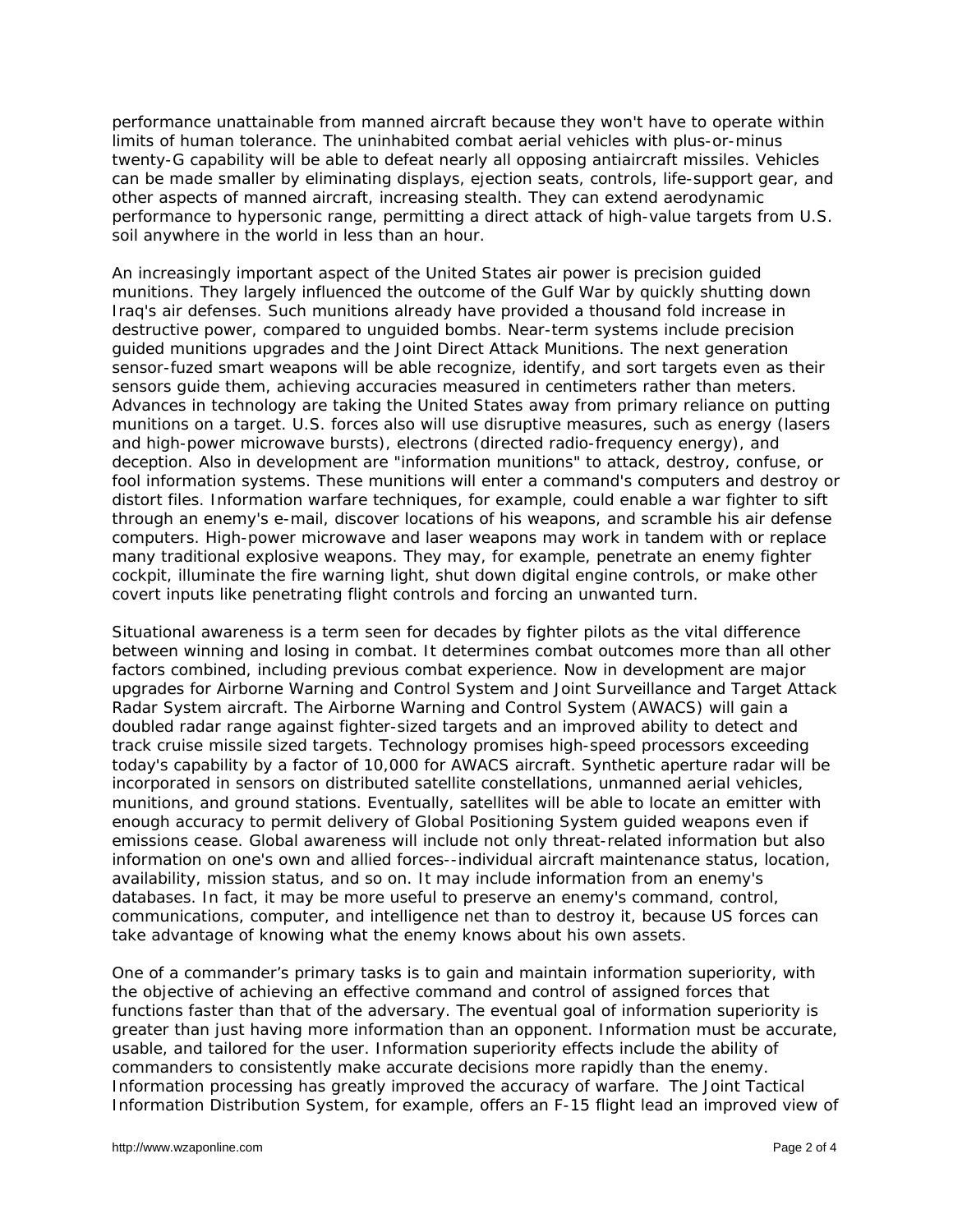his tactical situation. This has greatly driven up kill ratios in peacetime air combat training. It permits real-time data exchange between aircraft and, accordingly, new tactics. It shows the position of all aircraft in a formation or strike package, as well as the location of enemy aircraft, ground forces, and other threats. The Joint Tactical Information Distribution System allows an exchange of digital information on relative positions, weapons availability, and fuel status, among other things, reducing the need for intra-flight voice communications. It indicates when other friendly fighters are being illuminated by radars. Other systems include advanced data-fusion software, interlinked but physically dispersed databases, and high-speed, large-capacity communications nets, all of which enable prompt and precise application of force.

Another benefit from the technological developments of air power is the synergism that has come from the greater efficiencies in joint operations. Military leaders are able to use the right assets in the right place at the right time using assets from other service branches. Technology is permitting movement toward true combined-arms and multinational operations.

Traditional service lines more and more are breaking down under the pressure of the continuing integration of systems and capabilities. In future wars, in which air activity will be a forerunner to any land operation and naval weapons can engage a wider range of land targets, the interests of mission effectiveness will require cross-service communication as a matter of routine. The U.S. is approaching a time when, for example, an Air Force sensor operator and coordinator could assign a Navy platform to launch an Army weapon in support of Marines. The next generation of aircraft will embody significant improvements in reliability, maintainability, and sustainability, making possible even greater leverage from fewer numbers. These advances even now permit the Air Force to maintain air dominance over hostile territory and enforce no-fly and no-drive zones.

Airpower can now make effective use of the middle and upper air to avoid enemy infrared surface-to-air missiles and antiaircraft artillery. Stealth is another technological development of air power that has changed the accuracy of warfare. The F-117's stealthy capabilities were a key factor in enabling the coalition to achieve air dominance early in Desert Storm. Stealth in the F-22 and Joint Strike Fighter will further change the existing rules of aerial combat. It is already forcing a complete change in tactics, both in air-to-air and in surface attack, for the possessor as well as for the side that lacks it. Stealth will allow airpower to operate virtually at will. The stealthy F-22 can use new radar systems without revealing its location. The active transmitter can be on an off-board platform like AWACS, and the fighter can receive intercept vectors with its radar operating in a standby mode, so as not to emit radiation that would reveal its location. Closely related in importance are the emerging advantages in reach in air-to-air combat and survivability to kill heavily defended ground targets.

Situation control from the outset of fighting has been by the technological development of air power. Thanks to this breakthrough, the initial blow can now achieve strategic goals in the first moments of combat and thus determine the subsequent course and outcome of a war. Before long, the initial attack may even be done without anyone seeing or knowing, for example, into computer systems, to pave the way for the delivery of munitions. As Desert Storm showed, the ability of independently applied airpower to control airspace and shape the battlefield eliminated any urgent need to commit ground forces.

Strategic events have changed and the technological developments of air power have changed the accuracy of warfare and in doing so, have created a new model for warfare. The old two-dimensional model of warfare has a sequential orientation. It assumes that an